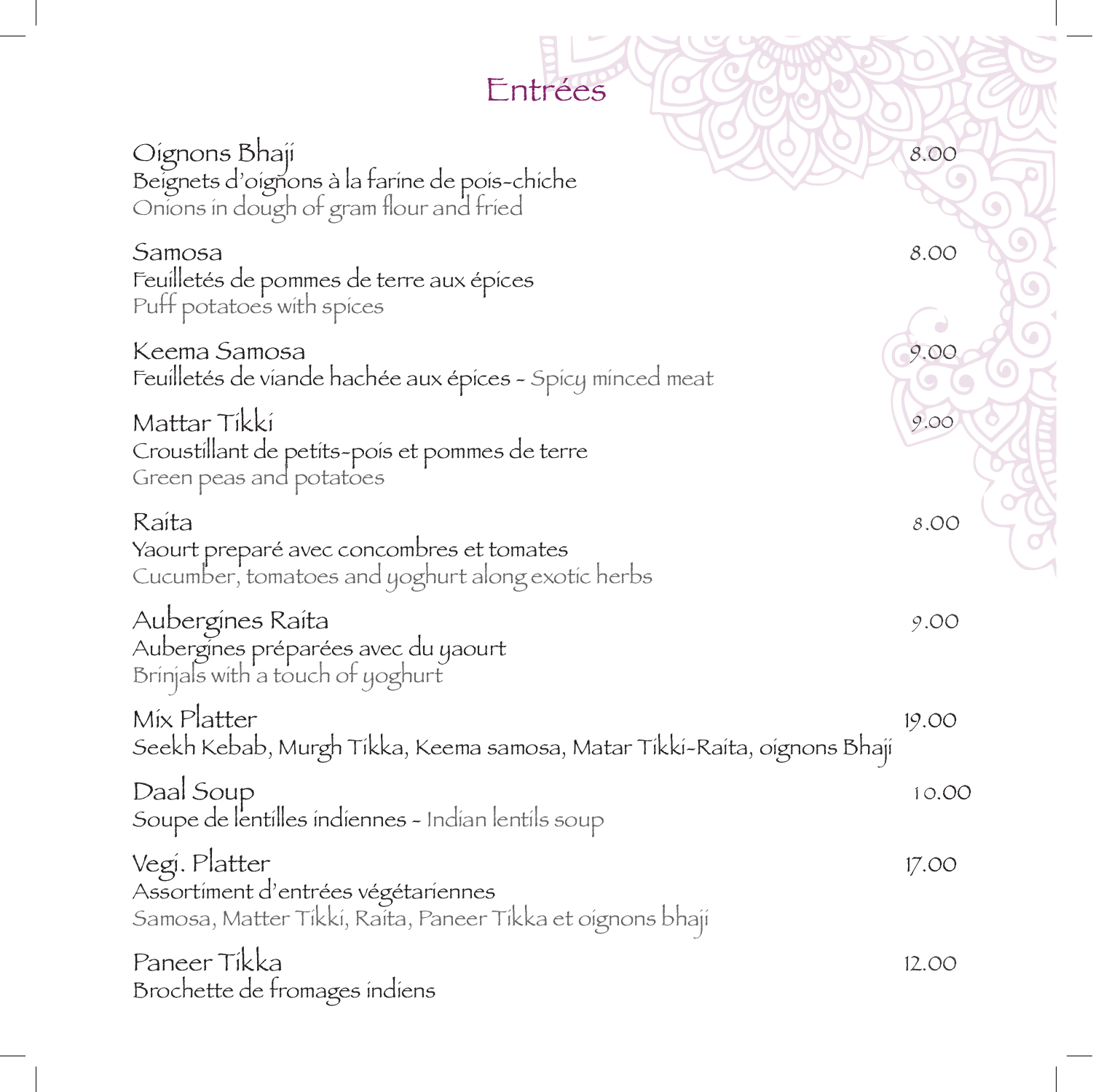## Tandooris

| Tandoorí Lalazar - Tandoorí Míxed Platter<br>Gambas, Seekh Kabab, côtelettes d'agneau, Poulet Tikka, Saumon Tikka | 29.00  |
|-------------------------------------------------------------------------------------------------------------------|--------|
| Seekh Kabab<br>Brochette d'agneau haché - Minced lamb grilled in Tandoor                                          | 16.00  |
| Tandoori Murgh<br>Cuisse de poulet marinées grillée au Tandoor<br>Chicken leg piece marinated grielled            | 12.00  |
| Kastoori Chicken Tikka<br>Suprême de poulet mariné grillé - Supreme of chicken marinated and grilled              | 15.00  |
| Tandoorí Champ<br>Côtelettes d'agneau marinées grillées - Lamb's Chop marinated and grielled                      | 17.00  |
| Til mil Jheenga<br>Gambas décortiquées grillées - Grilled King Prawns without shell                               | 29.00  |
| Macchi Tikka<br>Saumon parfumé a l'aneth et cardamome et grillée<br>Perfumed salmon with till, cardamom           | 17.00  |
| Gosht Tikka<br>Brochettes de filet d'agneau mariné et grillé - Lamb marinated and grilled                         | 17.00  |
| Chicken Tikka Salade<br>Suprême de poulet Tikka sur lit de salade - Supreme of Chicken Tikka salade               | 18.00  |
| Macchi Tikka Salade<br>Saumon / Salmon                                                                            | 1.8.00 |
| Black Pepper Chicken Tikka<br>Brochette de poulet marinée et grillé                                               | 17.00  |
|                                                                                                                   |        |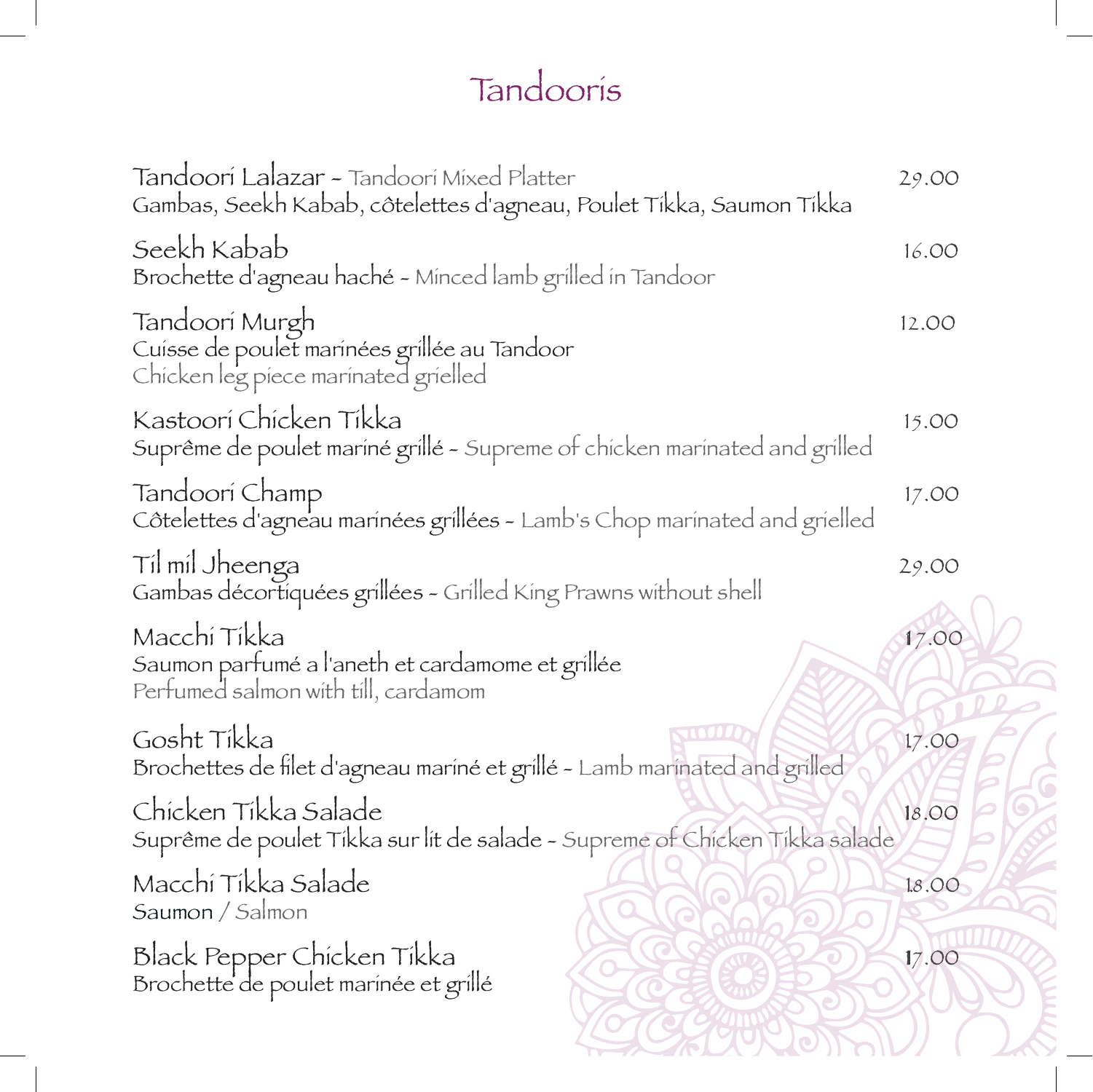# Plats traditionnels

| Kashmiri Lamb Rogan Josh<br>Curry d'agneau façon Kashmiri<br>Traditional Kashmiri Lamb Curry                                           | 19.00 |
|----------------------------------------------------------------------------------------------------------------------------------------|-------|
| Chicken Korma<br>Suprême de poulet à la crème, noix de cajou et amandes<br>Suprême of Chicken, creamy cashew nuts and almonds sauce    | 18.00 |
| Chicken Ginger<br>Suprême de poulet au gingembre et coriandre fraîche<br>Supreme of Chicken with ginger and coriander                  | 17.00 |
| Chicken Tikka Massala<br>Poulet Oignon tomates ail gingembre et coriandre<br>Chicken in Onions, tomatoes, garlic, ginger and coriander | 18.00 |
| Butter Chicken<br>Suprême de poulet tikka parfumé à la crème de cannelle<br>Supreme of Chicken cooked in à cinnamon creamy sauce       | 18.00 |
| Gosht Dopíaza<br>Curry d'agneau aux ogníons moyennement épicé<br>Lamb Curry with medium spiced onions                                  | 19.00 |
| Chicken Mughlai<br>Suprême de poulet et curry moyennement épicé<br>Supreme of Chicken and Curry medium spicyes                         | 17.00 |
| Bœuf Curry<br>Bœuf à la sauce Curry - Beef with curry sauce                                                                            | 19.00 |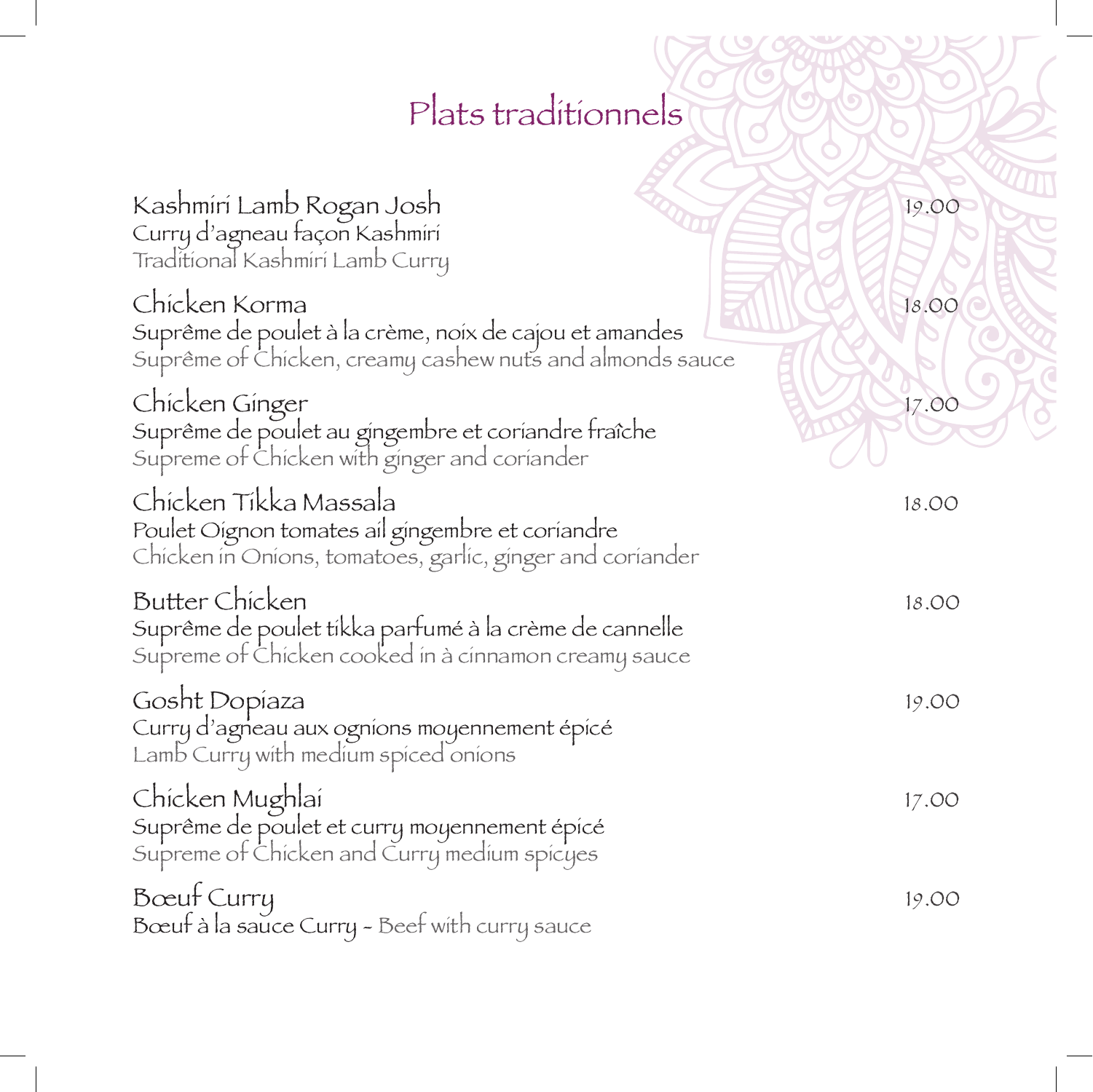## Plats traditionnels

| Peshawarí Gosht<br>Bœuf Oignon tomates ail gingembre et coriandre<br>Beef in Onions, tomatoes, garlic, ginger and coriander                                   | 21,00               |
|---------------------------------------------------------------------------------------------------------------------------------------------------------------|---------------------|
| Hot & vindaloo Curry<br>Suprême de poulet et curry fortement épicé<br>Supreme of Chicken and Curry high spicyes                                               | 19,00               |
| Keema Matar<br>Haché d'agneau et petits pois<br>Minced of meat and green peas                                                                                 | 18,00               |
| Gosht Sagwala<br>Agneau aux épinards, épices et coriandre<br>Lamb with spinach, spices and coriander                                                          | 21,00               |
| Macchí Malaí Curry<br>Saumon parfumé à la cardamome, crème et lait de coco<br>Salmon with cardamom and coconut                                                | 19,00               |
| Khara Massala<br>Crevettes poêlées, piments verts, tomates, ail, gingembre et coriandre<br>Fried shrimps, green chili, tomatoes, garlic, ginger and coriander | 19,00               |
| Jheenga Malai<br>Crevettes à la crème, noix de cajou et amandes<br>Shrimps in a cashew nuts and almond creamy sauce                                           | 19,00               |
| Khattí Mhattí<br>Suprême de poulet à la sauce curry aigre doux<br>Supreme of Chicken with sweet and sour curry sweet sour                                     | 17.00<br>$\bigcirc$ |
|                                                                                                                                                               |                     |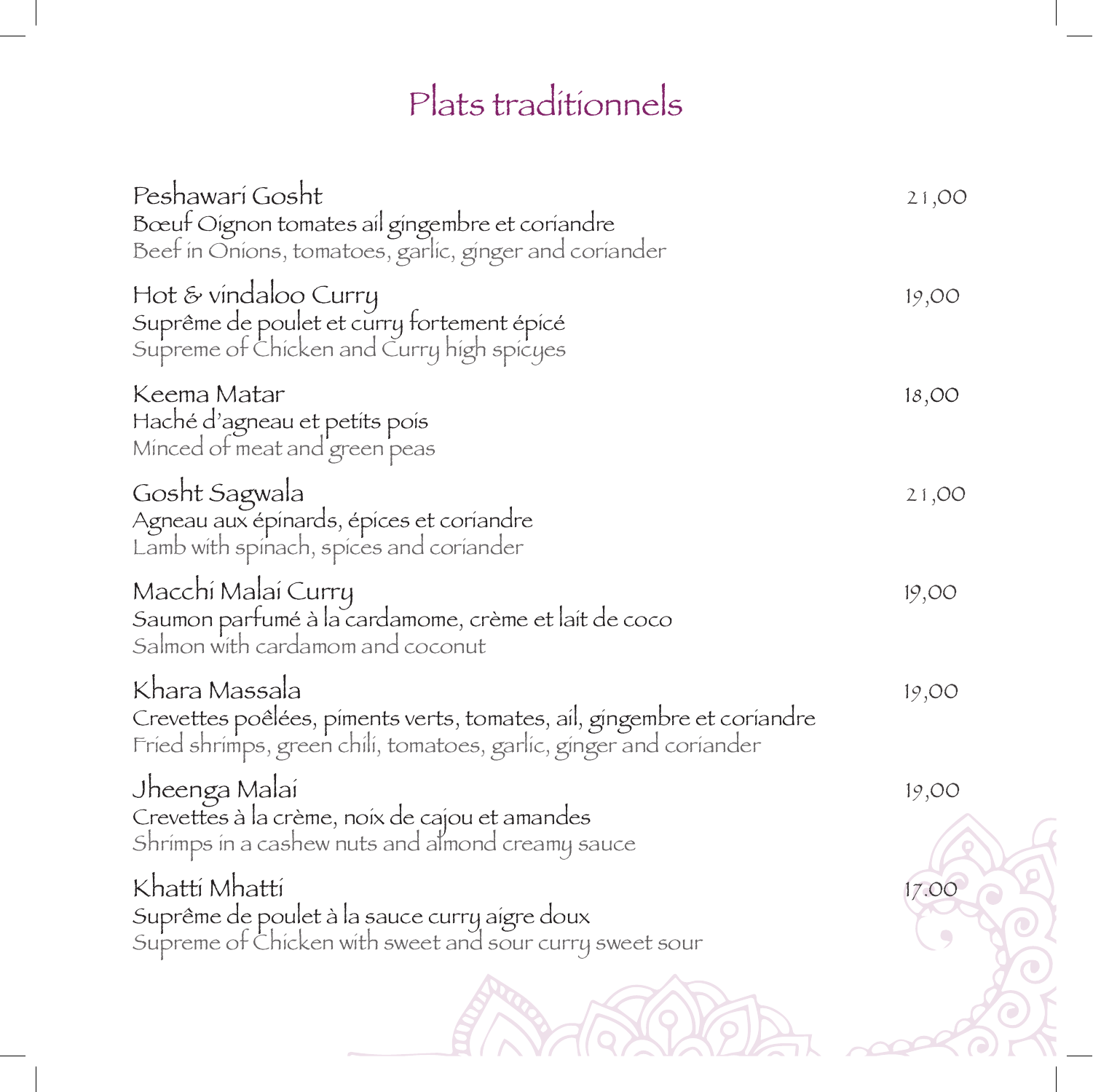### Plats végétariens

Panchmel daal  $\qquad \qquad 8,00/15,00$ Mélange des cinq lentilles indiennes Mix of five indian lentils

Allo Gobi 8,00/15,00 Choux-fl eurs et pommes de terres

Mixd vegetables curry 8,00/15,00 Légumes au curry

Bindi Massala 10,00/15,00 Okras, oignons, tomates et épices Lady fingers, onions, tomatoes and spices

Dam Allo 8,00/15,00 Pommes de terre au curry Potatoes curry

Saada Chawal 4,00 Riz basmati nature Basmati rice

Piaze Pullao 6,00 Riz basmati, oignons rissolés Basmati rice with fried onions

Nature  $\sim$   $\sim$  2,50  $\triangle$   $\triangle$  3,50 Au fromage - cheese Aux fruits secs 4,50  $\overrightarrow{A}$  la viande hachée  $\overrightarrow{6,00}$  Chana Massala 9,00/15,00 Pois chiche au curry Chickpeas with curry

Palak Panir 10,00/15,00 Epinards hachés crème et fromage

Baignan bhaarta 10,00/15,00 Caviar d'aubergines Eggplant caviar

Palak Allo 9,00/15,00 Pommes de terre aux épinards Potatoes cooked with spinach

Paneer Tikka Massala 17,00 Fromage indien, oignon tomates ail gingembre et coriandre

#### Riz

- Kashmiri Pullao 8,00 Riz basmati aux fruits secs Basmati rice with dry fruits
- Mattar Pullao 8,00 Riz aux petits pois et oignons frits Rice with green peas and fried onions

#### Pains

- Fromage & piment cheese/chilli 5,50 Aux piment - chilli  $3,50$
- 4,50 Fromage & ail - cheese/garlic  $5,50$
- Tandoori Rotti 3,00
- Tandoori Paratha 4,00